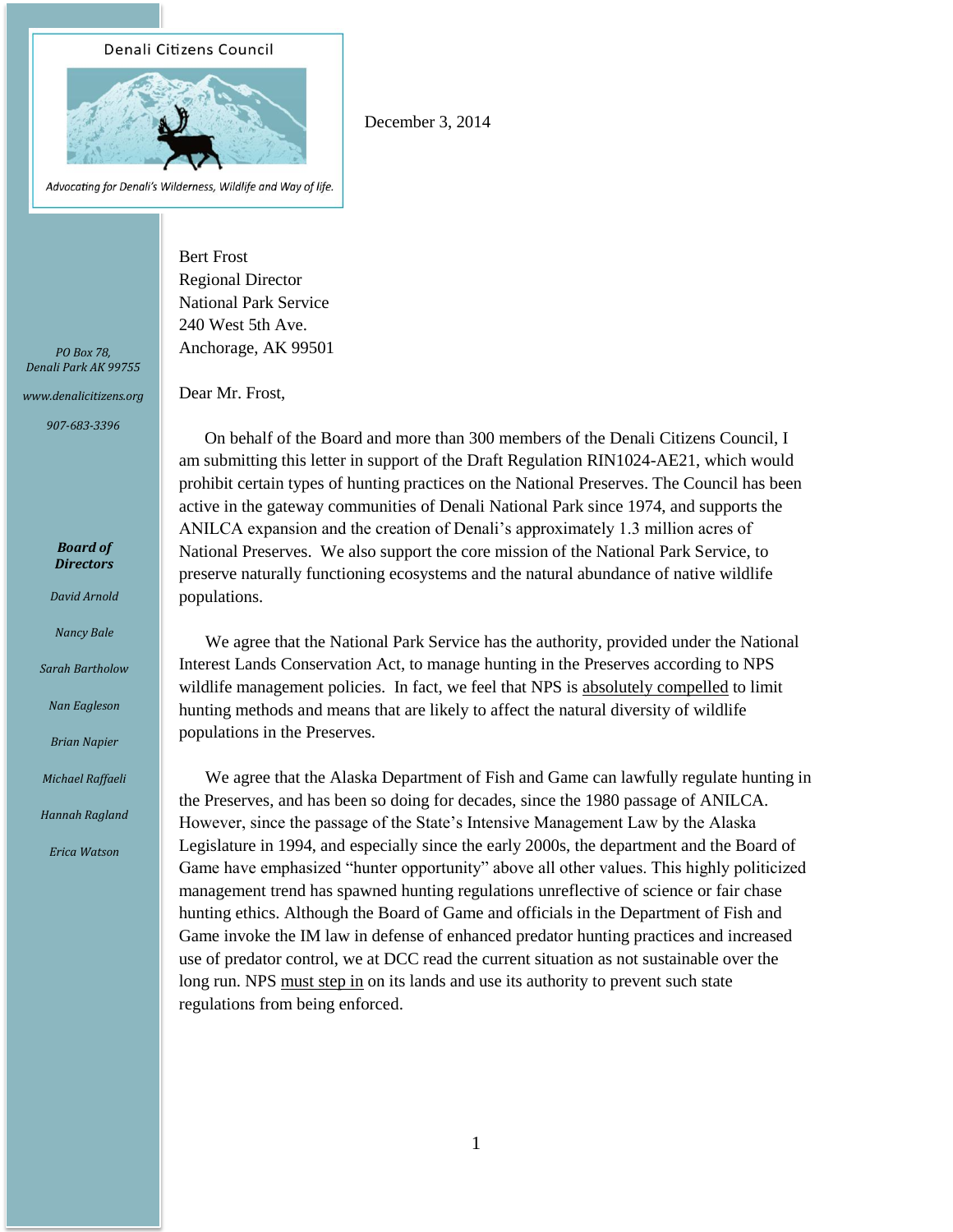The Denali Citizens Council has signed on to comments submitted to you by Trustees for Alaska, entitled *Comments on National Park Service Proposed Rule for Hunting and Trapping in National Preserves in Alaska (Regulation Identifier Number 1024–AE21)* and we support the points of argument in the Trustees letter,

1. that the State of Alaska and the Alaska Board of Game have systematically increased hunting practices that target predators,

2. that NPS has the authority to regulate these practices on the Preserves,

3. that NPS authority on its lands is preemptive of state regulation, by law, and

4. that certain specific practices, recently authorized by the Alaska Board of Game, such as flashlighting black bear sows and cubs in their dens, taking grizzly bears over bait and hunting wolves during the denning season, should not be allowed on the Preserves.

5. We also support the process, identified in the regulation, of identifying conflicting state regulations annually, as a proactive strategy for managing hunting and trapping in the Preserves.

6. In addition, we agree with the Trustees letter that NPS should examine the practice of black bear baiting in the Preserves with an eye to banning this practice, as a public safety action.

7. We urge NPS to ban bear snaring as part of trapping regulations in the Preserves.

8. Finally, we suggest that NPS consider even further restriction of the wolf hunting season to prevent disruption of breeding pairs during the entire breeding season, which begins in March.

The Denali Citizens Council has been an active participant in public dialogue with the Alaska Board of Game regarding hunting and trapping in the Denali region. There are a few specific concerns that we have regarding ADF&G management in the Denali region.

A. Despite low wolf population densities in Game Management Unit 20C (known and documented in ADF&G scientific publications and acknowledged by Board member Nate Turner), the Board of Game, at its Interior Region meeting in February 2014, increased bag limits for wolves in Unit 20C from 5 to 10 wolves per year. When DCC brought up our concern regarding the increased bag limit, we were told that it probably would not result in increased take, a response that defies reason, unless it is designed only to give the impression of hunter opportunity.

B. Additionally, in Units 20C and 19C and 19D, adjacent to the northwest Denali Preserve, the Board of Game continues to support a long hunting season for wolves, from August  $10^{th}$  to May 31. Despite recent research that suggests the loss of breeding members of a wolf pack can lead to pack disruption, the Board of Game allows hunts during times when wolves are denning and pupping, and ADF&G biologists claim that there is no "population-level" concern for Denali wolves. Science-based precaution would suggest otherwise, and we hope that NPS, after this regulation is promulgated, will continue to examine the bag limits and season lengths for wolves to develop even more protective parameters.

C. Although Denali Preserves are accessible only by airplane or boat, non-hunters, including hikers, boaters, and climbers who wish to have a remote experience will choose to visit these areas. This makes bear baiting of any kind, not simply taking brown bears at